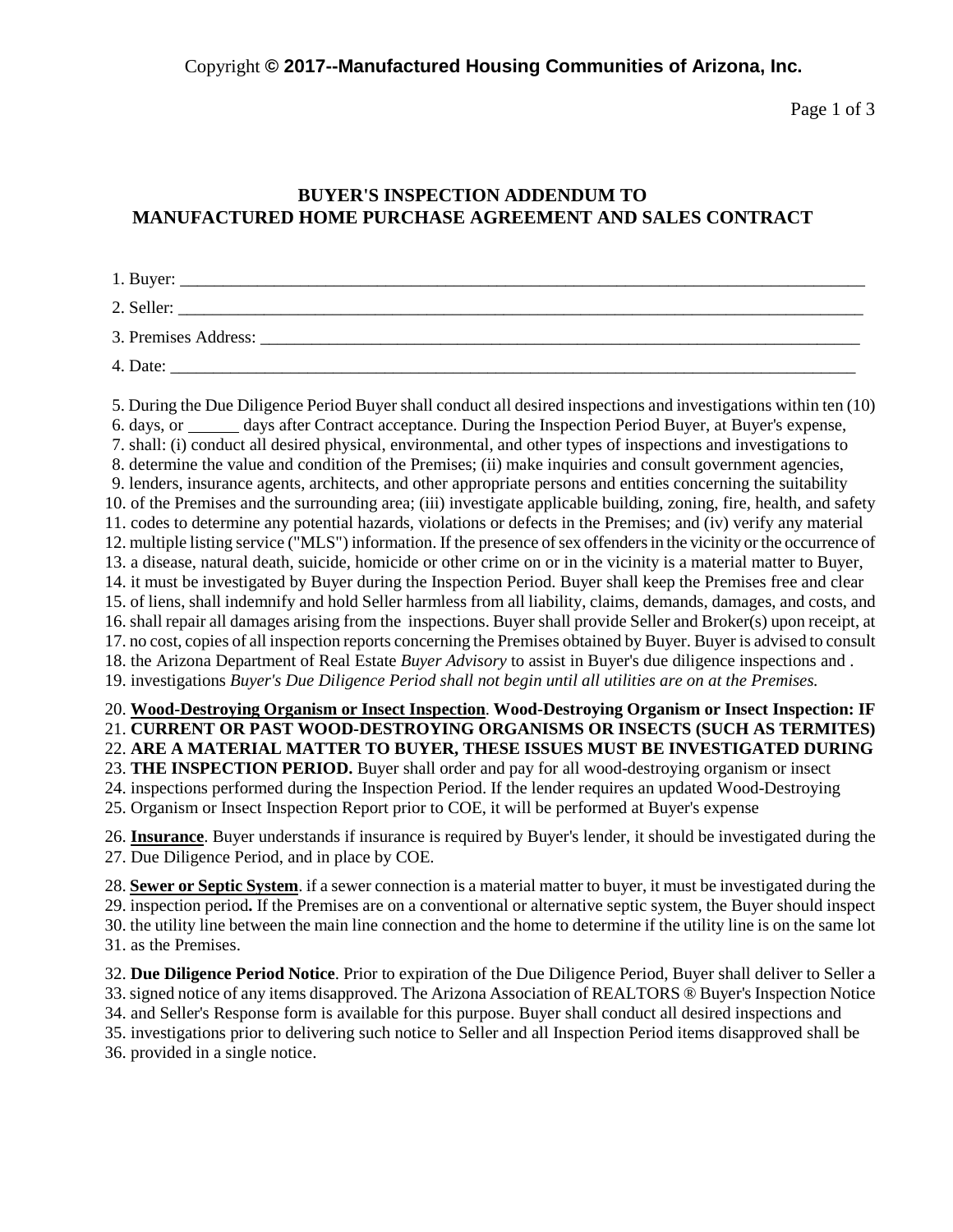37. **Buyer Disapproval:** If Buyer, in Buyer's sole discretion, disapproves of items as allowed herein, Buyer shall 38. deliver to Seller a signed notice of the items disapproved and state in the notice that Buyer elects to either: 39. (1) Immediately cancel this Contract, in which case:

- 40. (a) If Buyer's notice specifies disapproval of items as allowed herein, the Earnest Money shall be 41. released to Buyer.
- 42. (b) If Buyer's notice fails to specify items disapproved as allowed herein, the cancellation will remain
- 43. in effect but Buyer has failed to comply with a provision of this Contract and Seller may deliver to
- 44. Buyer a cure notice as required by Section 8a of the Mobile and Manufactured Home Contract. If Buyer
- 45. fails to cure their non-compliance within three (3) days after delivery of such notice, Buyer shall be in
- 46. breach and Seller shall be entitled to the Earnest Money. If, prior to expiration of the Cure Period, Buyer
- 47. delivers notice specifying items disapproved as allowed herein, Buyer shall be entitled to a return ofthe 48. Earnest Money.

## 49. **OR**

50. (2) Provide Seller an opportunity to correct the items disapproved, in which case:

- 51. (a) Seller shall respond in writing within five (5) days or days after delivery to Seller of Buyer's notice of 52. items disapproved. Seller's failure to respond to Buyer in writing within the specified time period shall
- 53. conclusively be deemed Seller's refusal to correct any of the items disapproved.

54. (b) **If Seller agrees in writing to correct items disapproved, Seller shall correct the items complete** 55. **any repairs in a workmanlike manner and deliver any paid receipts evidencing the corrections** 56. **and repairs to Buyer three (3) days or days prior to COE Date.** 

- 57. (c) If Seller is unwilling or unable to correct any of the items disapproved, Buyer may cancel this Contract
- 58. within five (5) days after delivery of Seller's response or after expiration of the time for Seller's response,
- 59. whichever occurs first, and the Earnest Money shall be released to Buyer. If Buyer does not cancel this
- 60. Contract within the five (5) days as provided, Buyer shall close escrow without correction of those items
- 61. that Seller has not agreed in writing to correct.

62. VERBAL DISCUSSIONS WILL NOT EXTEND THESE TIME PERIODS. Only a written agreement signed 63. by both parties will extend response times or cancellation rights.

64. BUYER'S FAILURE TO GIVE NOTICE OF DISAPPROVAL OF ITEMS OR CANCELLATION OF THIS 65. CONTRACT WITHIN THE SPECIFIED TIME PERIOD SHALL CONCLUSIVELY BE DEEMED BUYER'S 66. ELECTION TO PROCEED WITH THE TRANSACTION WITHOUT CORRECTION OF ANY

67. DISAPPROVED ITEMS.

68. **BUYER ACKNOWLEDGMENT: BUYER RECOGNIZES, ACKNOWLEDGES, AND AGREES THAT** 69. **BROKER(S) ARE NOT QUALIFIED, NOR LICENSED, TO CONDUCT DUE DILIGENCE WITH** 70. **RESPECT TO THE PREMISES OR THE SURROUNDING AREA. BUYER IS INSTRUCTED TO** 71. **CONSULT WITH QUALIFIED LICENSED PROFESSIONALS TO ASSIST IN BUYER'S DUE** 72. **DILIGENCE EFFORTS. BECAUSE CONDUCTING DUE DILIGENCE WITH RESPECT TO THE** 73. **PREMISES AND THE SURROUNDING AREA IS BEYOND THE SCOPE OF THE BROKER'S** 74. **EXPERTISE AND LICENSING, BUYER EXPRESSLY RELEASES AND HOLDS HARMLESS** 75. **BROKER(S) FROM LIABILITY FOR ANY DEFECTS OR CONDITIONS THAT COULD HAVE** 76. **BEEN DISCOVERED BY INSPECTION OR INVESTIGATION.**

> \_\_\_\_ \_\_\_ BUYER BUYER